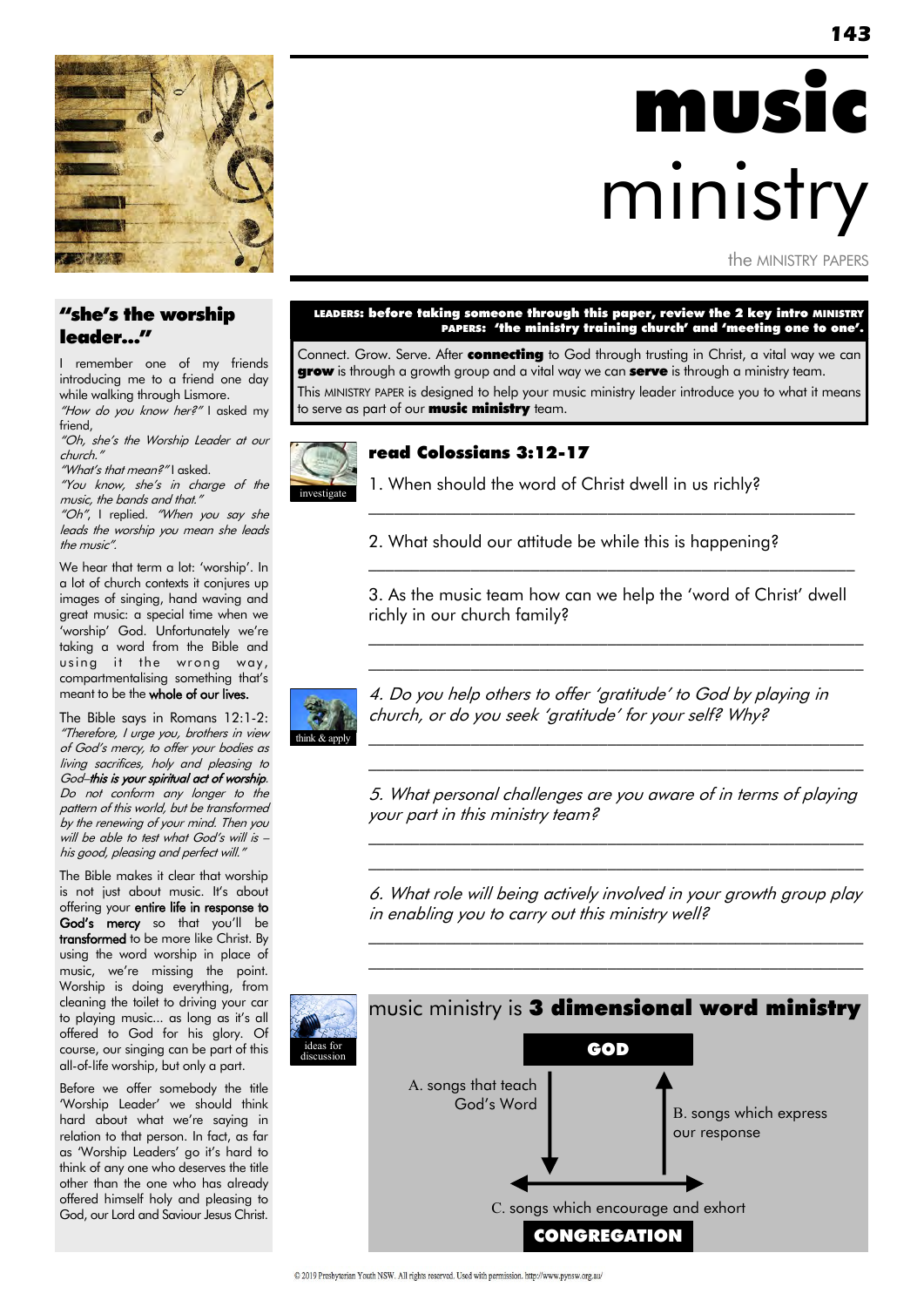# ible focus

The Word of God is central to gathering together as the people of God. The overall "shape" of our meeting is: preparing to hear the Word; hearing the Word; and responding to the Word. Well chosen songs play an important part in achieving this shape. And as we saw in Colossians 3, Songs that are lyrically rich with the Word of Christ don"t act merely in a support role to the bible reading and talk, but are very much a part of how the Word dwells in us richly.



### read 2 Timothy 3:15-17

1. What is able to make us wise for salvation?

2. Where does Scripture come from?

3. What is Scripture useful for?



4. What role can music play in ensuring the Bible is at the centre of our church services?

\_\_\_\_\_\_\_\_\_\_\_\_\_\_\_\_\_\_\_\_\_\_\_\_\_\_\_\_\_\_\_\_\_\_\_\_\_\_\_\_\_\_\_\_\_\_\_\_\_\_\_\_\_\_\_\_\_ \_\_\_\_\_\_\_\_\_\_\_\_\_\_\_\_\_\_\_\_\_\_\_\_\_\_\_\_\_\_\_\_\_\_\_\_\_\_\_\_\_\_\_\_\_\_\_\_\_\_\_\_\_\_\_\_\_

 $\mathcal{L}_\text{max}$  and the contract of the contract of the contract of the contract of the contract of the contract of

 $\mathcal{L}_\text{max}$  and the contract of the contract of the contract of the contract of the contract of the contract of

\_\_\_\_\_\_\_\_\_\_\_\_\_\_\_\_\_\_\_\_\_\_\_\_\_\_\_\_\_\_\_\_\_\_\_\_\_\_\_\_\_\_\_\_\_\_\_\_\_\_\_\_\_\_\_\_\_  $\mathcal{L}_\text{max}$  and the contract of the contract of the contract of the contract of the contract of the contract of

## what's the big idea?

There"s a well argued case that most people are only really capable of walking away from a sermon carrying one central theme. If the preacher doesn't give one, then the listener will make one up for themselves. No



matter how hard the preacher might try to get five separate points across in a talk, generally when asked what the talk was about, a member of the congregation will convey the single concept they took out of the talk.

At church we try to cater for the listener by preparing messages that convey one big biblical concept or one Big Idea, that will be clear and challenging to all who listen. To take it even further still, not just the sermon but the entire church service should be shaped around expressing that biblical concept, to try and ensure the seed of God"s word is firmly implanted in the heart of the listener. This means:

the **preacher** conveys the big idea to everyone involved in the service the leader points towards the big idea with everything they say the **musicians** play songs that convey the biblical concept being taught the **prayer** should build towards/respond to this same biblical concept the **singers** sing meaningfully, modeling understanding of the big idea the **sound person** ensures all of the above is actually heard

Communication between all involved, therefore, will be vital. All of this going well, through the work of the Holy Spirit, the seed of God"s living word will be sown in the hearts of the congregation!!

### the ultimate praise song...

Here"s a song you"ll find out there…

Pour out Your Spirit Pour out Your Spirit Pour out Your Spirit on me Pour out Your Spirit Pour out Your Spirit Pour out Your Spirit on me

Accompanied by the right music, and sung several times through this song can give quite an emotional fix. The problem is, that's all it is  $$ an emotional fix. Worse than that, the lyrics are contrary to the scriptures.

John 7:38-39 tells us that once we have believed in Jesus, God will 'pour out his spirit' on us:

"Whoever believes in me, as the Scripture has said, streams of living water will flow from within him." By this he meant the Spirit, whom those who believed in him were later to receive. Up to that time the Spirit had not been given, since Jesus had not yet been glorified.

#### Again in Acts 2:38

Peter replied "Repent and be baptized, every one of you, in the name of Jesus Christ for the forgiveness of your sins. And you will receive the gift of the Holy Spirit"

If as musicians we"re meant to support the body of Christ by pointing people towards Jesus how can we do that if we mistreat his word? Perhaps this song would be better written:

You"ve poured out Your spirit You've poured out Your spirit You"ve poured out Your spirit on me You"ve poured out Your spirit You"ve poured out Your spirit Your Son has died for me

### I or we?

There are lots of great songs that are appropriately written in the language 'I'. But it's good also to have a number of songs that use the language 'we' or 'us' (e.g.. 'we are his people', 'give us ears to hear"). These songs help us remember that we are together as a church family to encourage each other – and that our singing is a corporate thing.

In fact, the song above could be changed to corporate language......

You"ve poured out Your spirit You"ve poured out Your spirit You've poured out Your spirit on us You"ve poured out Your spirit You've poured out Your spirit Your Son has died for us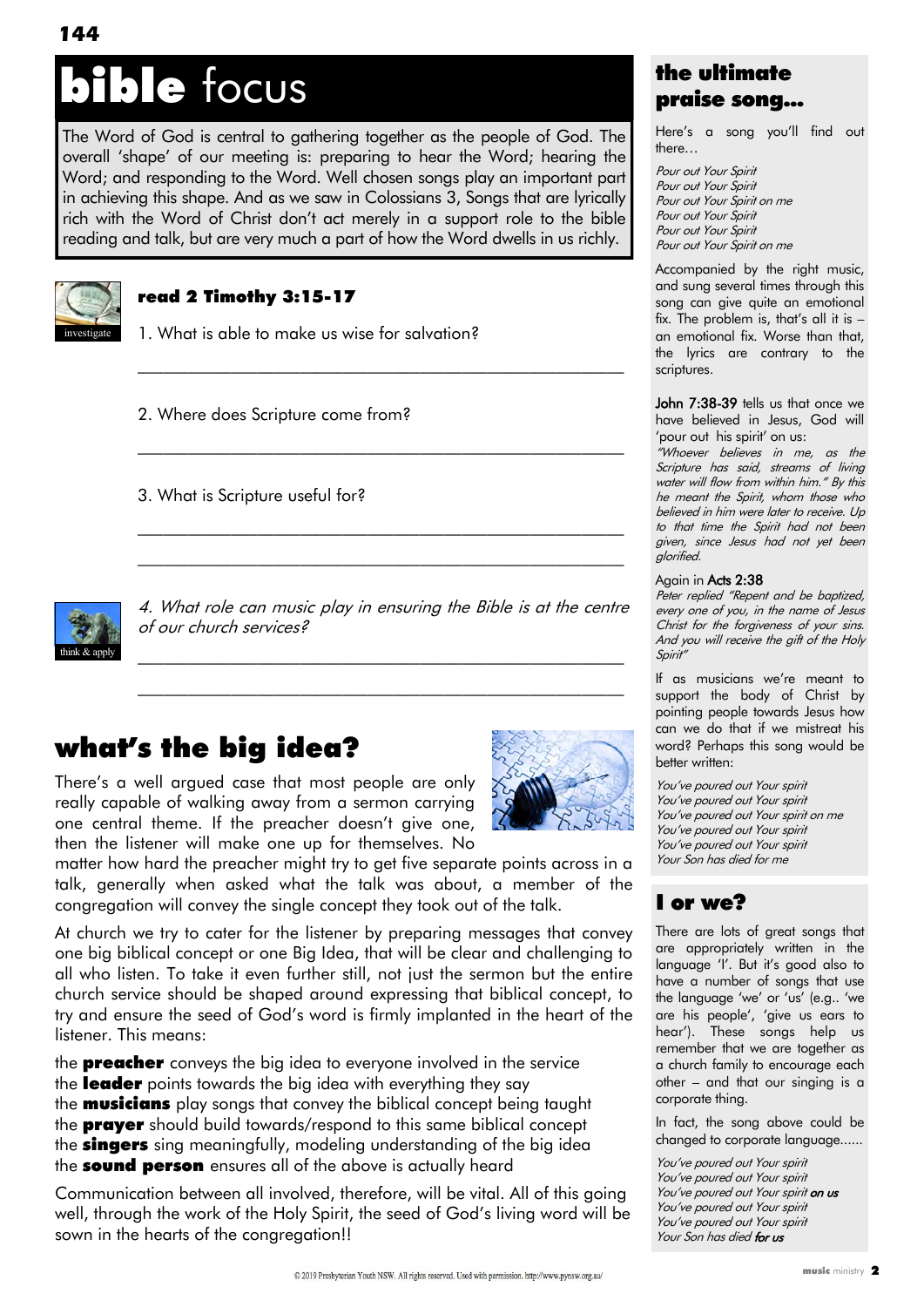### too bad to be true…

Music in church doesn"t have to sound perfect to achieve the aims we"ve been talking about. However, it is possible to sound so bad that nobody can concentrate on the words, let alone be able to focus when it comes time for the Bible talk.

Imagine going to a church for the first time. You are greeted warmly. You are made to feel welcome. The first song starts up and it"s a biblical classic like "standing on the promises". But now imagine the song leader singing loudly and a long way off key in a way that"s very offputting.

What"s your reaction? Maybe a gracious, "well at least he"s having a go". Unfortunately though, it might be just plain distracting. Far from re-inforcing the message of the Bible talk, many people will be greatly distracted from it. Perfection isn"t the point, but we need to be careful about selecting the right people for the right roles.

If we want to help the word of Christ dwell richly in the hearts of our brothers and sisters in Christ, we can"t afford to distract them from hearing God's Word.

So, think about your contribution to the music ministry at church. Some of us need to step forward to use our gifts. Some of us might need to recognise our gifts are in other areas. All of us need to make sure we are encouraging to others, not distracting.

1 Corinthians 14:22-25 reminds us that we need to assess what happens in our gatherings from the outsider point of view and make sure that nothing obscures the word of Christ. This can take the form of bad theology, as seen on the previous page. However, it can also take the form of a range of practical considerations we"ll discuss on this page.



# outsider focus

We have seen that the Word of God needs to be the focus of our music ministry. And as we see now, this is not just for the sake of building up believers, but for the benefit of outsiders also.



### read 1 Corinthians 14:22-25

1. Although the context is about tongues rather than music, what principles does Paul set forth with regard to outsiders?

\_\_\_\_\_\_\_\_\_\_\_\_\_\_\_\_\_\_\_\_\_\_\_\_\_\_\_\_\_\_\_\_\_\_\_\_\_\_\_\_\_\_\_\_\_\_\_\_\_\_\_\_\_\_\_\_\_ \_\_\_\_\_\_\_\_\_\_\_\_\_\_\_\_\_\_\_\_\_\_\_\_\_\_\_\_\_\_\_\_\_\_\_\_\_\_\_\_\_\_\_\_\_\_\_\_\_\_\_\_\_\_\_\_\_

\_\_\_\_\_\_\_\_\_\_\_\_\_\_\_\_\_\_\_\_\_\_\_\_\_\_\_\_\_\_\_\_\_\_\_\_\_\_\_\_\_\_\_\_\_\_\_\_\_\_\_\_\_\_\_\_\_ \_\_\_\_\_\_\_\_\_\_\_\_\_\_\_\_\_\_\_\_\_\_\_\_\_\_\_\_\_\_\_\_\_\_\_\_\_\_\_\_\_\_\_\_\_\_\_\_\_\_\_\_\_\_\_\_\_



2. What are some possible implications music ministry?



### pace & flow...

Pace and flow is about helping people maintain an undistracted focus on the big idea. Apart from the time it wastes, the time between when the song is introduced by the leader and when the musicians actually commence playing can lead to a distracting awkwardness among the congregation. It"s almost



as though the musicians didn"t realise that the song was going to be played at that particular stage in the service, even though it"s been the same for the last five years! Follow the program carefully, be ready to play promptly when the songs are introduced: it really helps the whole pace and flow of the service.

### you're the voice...

There are a few things that are worthy of special mention if you're involved specifically with singing:

- make sure when you"re singing the microphone is less than a "fistdistance' away from your mouth. This way you're giving the sound person complete control over your volume.
- communicate with the sound person whether or not you"re happy with the level of your foldback.
- note on the song words things like how many bars in the intro or between verses, and whether or not choruses will be repeated, etc

### drumming for Jesus or sinning for Satan?

Pride is a terrible thing. Don't be a show off, it can be just as distracting as being too bad. A great way of showing 'gratitude in your heart' to God is by playing in a way that helps others to focus on God and his word, not on you. It's far better to have no music at all, than music that draws people away from God"s word.

### how to look helpful

Being out the front during the service means that you"re facing the congregation. This means that you have the opportunity to be not only aurally distracting, but visually distracting as well. Think through such issues as: the way you dress; your body language and facial expressions; modelling thoughtful singing.